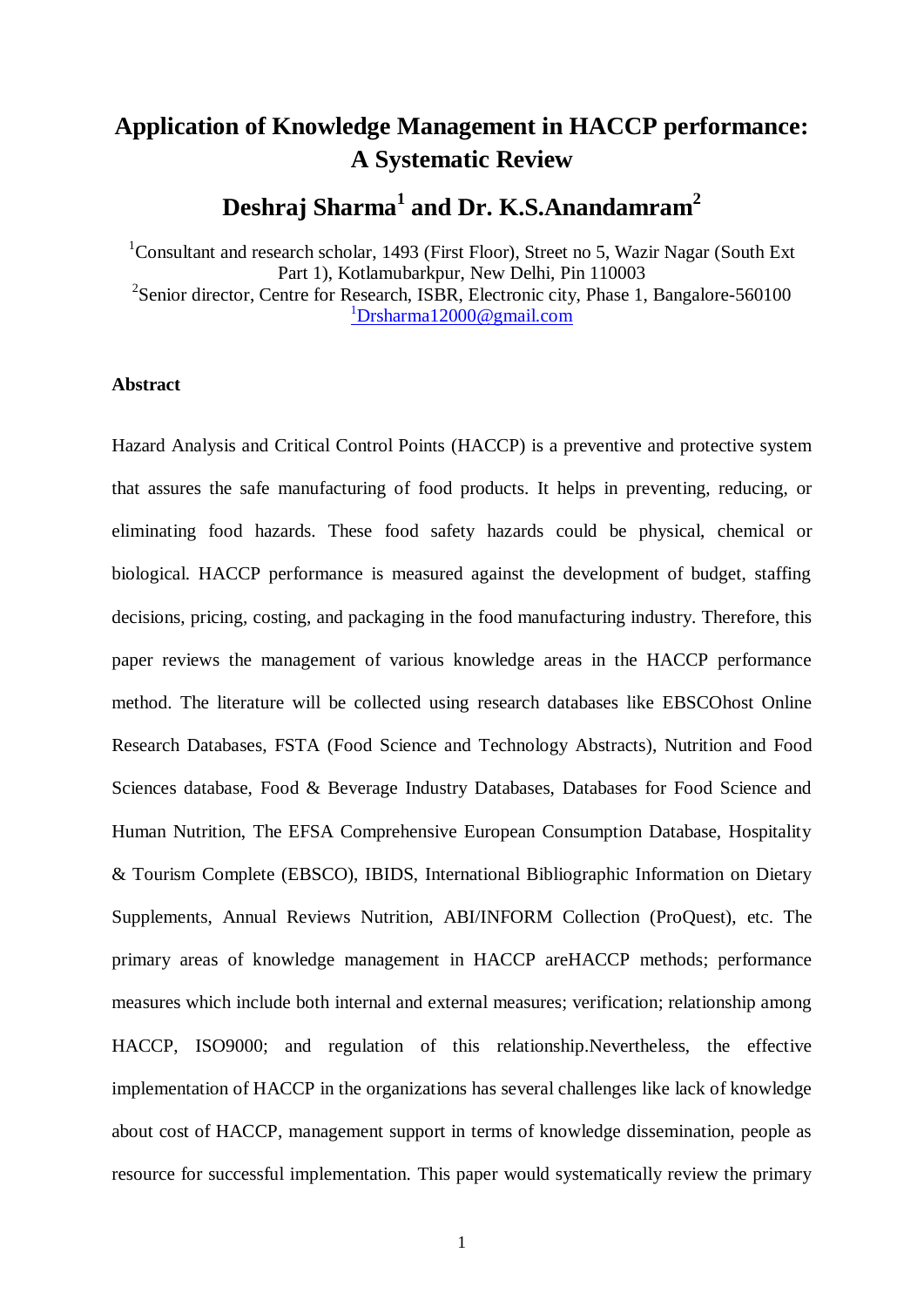areas of knowledge management in HACCP and the challenges and barriers in effective implementation of HACCP in the food industry. The research gap thus recognized from the review is expected to provide directions for future research on knowledge management in HACCP performance methods.

**Keywords:** HACCP, Hazard Analysis Critical Control Program, Knowledge management, Diary industry, Food industry.

### **1. Introduction**

Foodborne diseases are a serious threat to the mankind and the numbers of victims across the globe are on the rise, despite the substantial advances in the food handling technology. Millions of people are affected by these diseases in developing countries every year, and the people in developed countries are also not immune to it (FAO and WHO, 2006). Awareness about the health risk caused by the food borne diseases has increased among the consumers, and consumer voice for the proper food safety measures has become louder. Such unified voices have awakened the food safety authorities and force them to implement proper food safety measures. Among the various food and safety measures which are in use, Hazard Analysis Critical Control Program (HACCP) stands out as the most effective and most acclaimed method, which has been adopted by various both developed and developing countries across the world. Initially, HACCP was developed by US Army Natik laboratories and the National Aeronautics and Space Administration for the purpose of ensuring the safety of food used in the space program in 1960s (Soliman, 2000). Later, it was recognized as an effective alternative to conventional end-point-testing by the World Health Organization (WHO) and the United States Food and Agriculture Organization (FAO) among others, and recommended for use in commercial food production. HACCP covers the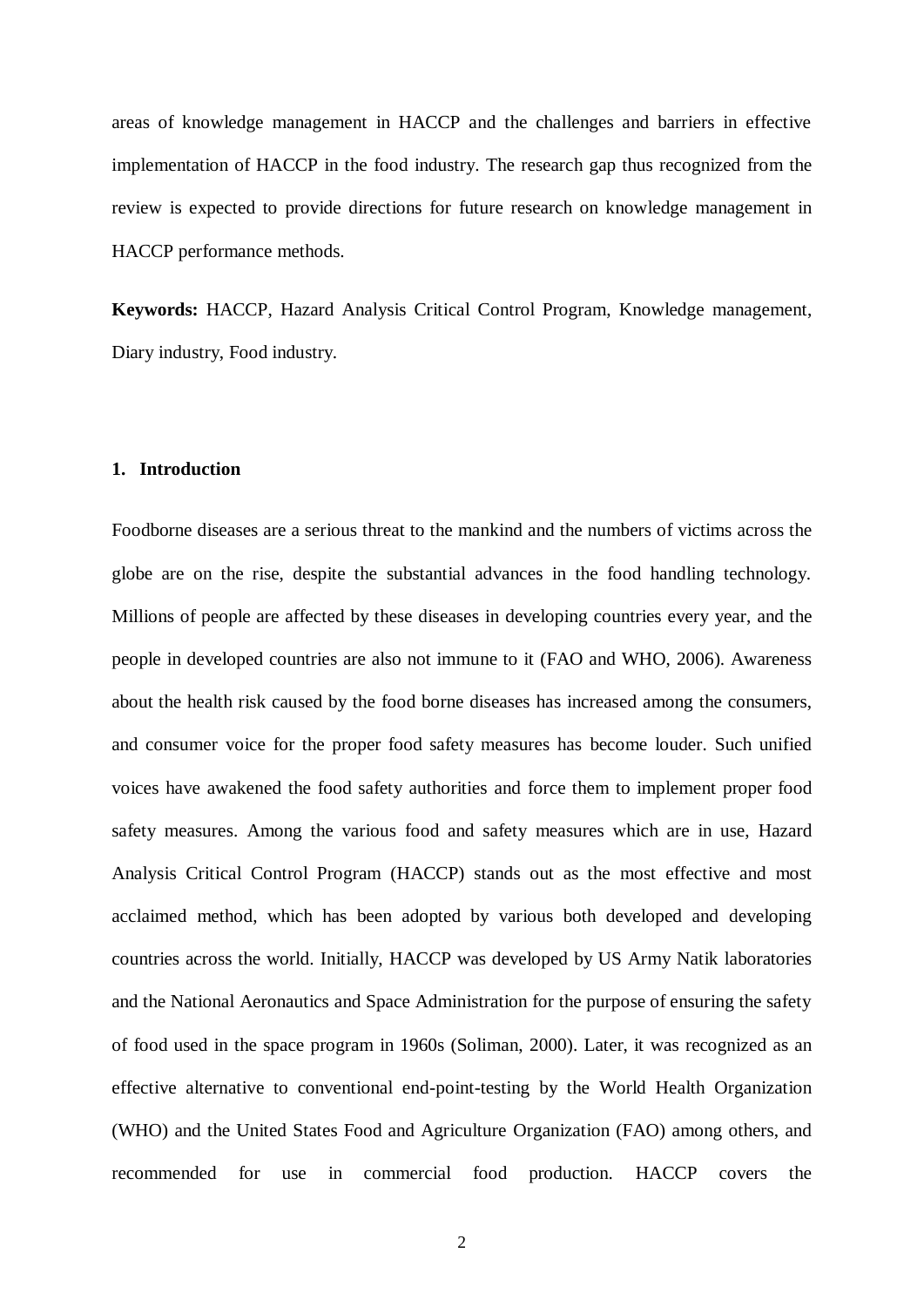[biological,](https://en.wikipedia.org/wiki/Biological_hazard) [chemical,](https://en.wikipedia.org/wiki/Chemical_hazard) and physical production process and provides a framework for establishments to conduct scientific process controls that can be validated as effective in eliminating, preventing, or reducing the food safety hazards to an acceptable level that are reasonably likely to occur in an official establishment's particular production process. HACCP follows a seven point working principle that includes Conduct a Hazard Analysis, Determine Critical Control Points, Establish Critical Limits, Establish Monitoring Procedures, Establish Corrective Actions, Establish Record Keeping and Documentation Procedures and Establish Verification and the proper implementation needs the effective functioning in each step.

Recently HACCP has become popular and has been used in different areas of the food manufacturing industry to assure the safety of the food. The implementation of HACCP in meat industry was studied by Tompkin (1994) and concluded that HACCP is capable of eliminating the food hygienic problems to a great extent as it has a dynamic implementation plan. The application of HACCP has also been extended for implementation and evaluation of systems for the reuse of water in the food industry (Casani & Knøchel, 2001). HACCP has been used in several industries and one of the prominent industries where the demand and usage of HACCP is at high is the dairy industry. Milk and milk products are highly prone to contamination and can be agents of various food borne diseases. Unhealthy practices in dairy farm units at milk reception centres, processing lines and post-processing handling are linked to the potential health risk to consumers, due to the presence of pathogens and environmental contaminants in the milk. This necessities the implementation of HACCP, the program which is appreciated across the globe as the one of the best food safety program available to deal with food contaminants. According to Noorduizen (2005), HACCP is the best quality control program for dairy farms, because it is highly farm-specific, easy to link up with operational management, relatively low in cost, both product and process oriented, and not requiring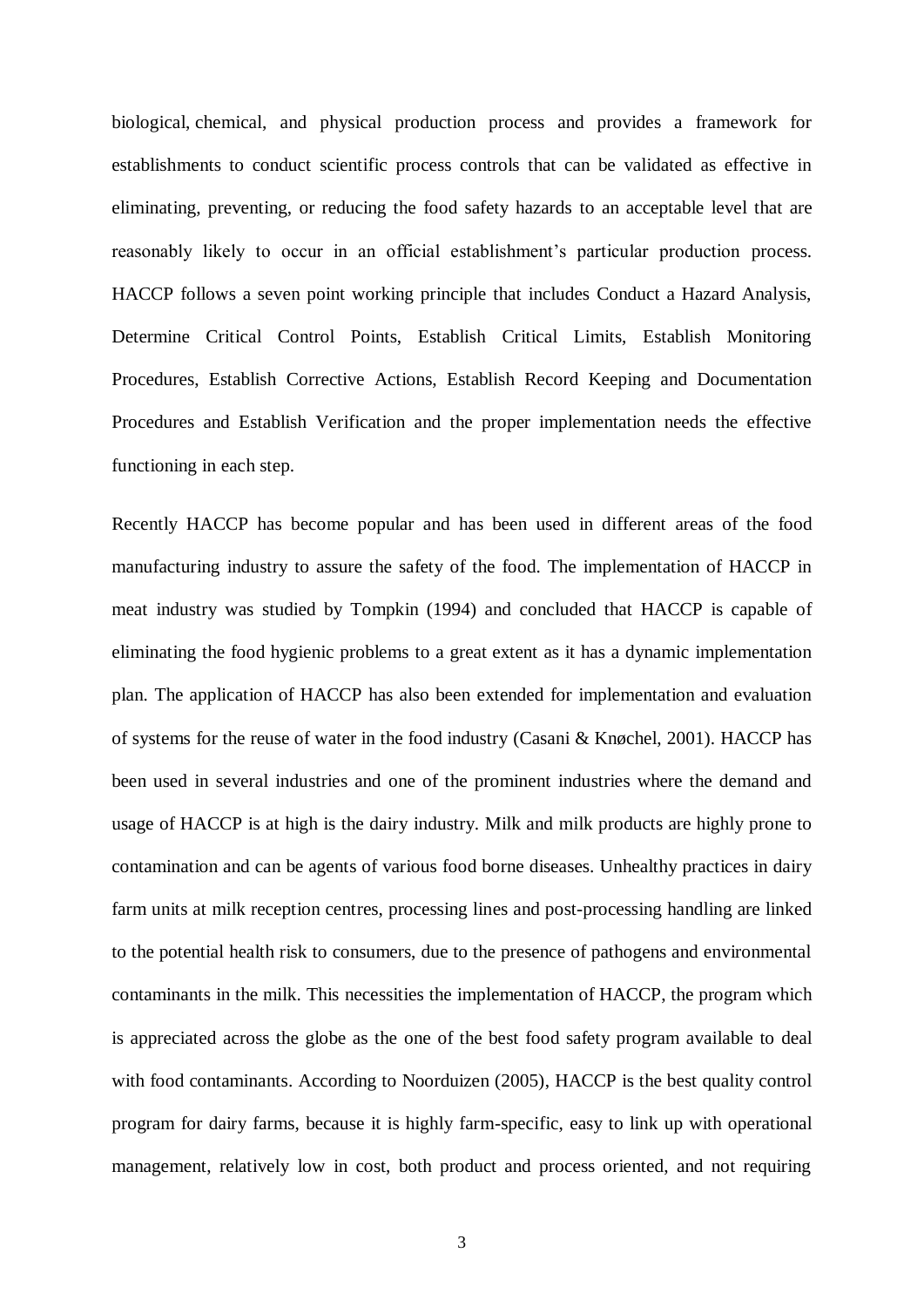much labor. HACCP has been implemented in diary industries of various countries across the globe, including the US, UK, Australia, Lituania, South Africa, Brazil and Turkey. On the other hand, India, although the largest producer of milk and milk products, is still lagging behind in the study and proper implementation of HACCP. Out of the few studies, the study of Yadav & Boroude (2016) highlighted the challenges faced by the dairy industry in implementing HACCP. The major challenges in implementation include the need of awareness and responsiveness of HACCP, lack of apparent reimbursement, lack of industrial personnel training, lack of management commitment, unevenness of production lines and individuality of each product, lack of government support and lack of technical expertise. However, many of these challenges can be dealt with the application of knowledge management, a process which includes the efficient handling of resources and information within an organization. Studies by Davenport and Prusak, (1998), Nonaka and Takeuchi, (1995) throw some insight into this area.

This motivates the current study which has the objectives that include to conduct the systemic review of the studies regarding the performance of HACCP in food industry with specifically focused on dairy industry, to analyse the studies in order to understand the challenges in the path of implementation and effective performance of HACCP in diary industry in general and in India particular, to conduct the extensive review of the studies to analyse how the proper application of knowledge management helps to overcome these challenges.

#### **2. Review**

This section conducts the extensive review of the studies related to implementation and performance of HACCP in the food industry with specific focus on dairy industry. The reviews of the studies regarding the various challenges for the successful implementation and effective working is also conducted. Further, the studies regarding the application of knowledge management in HACCP in diary industryand its impacts are being reviewed.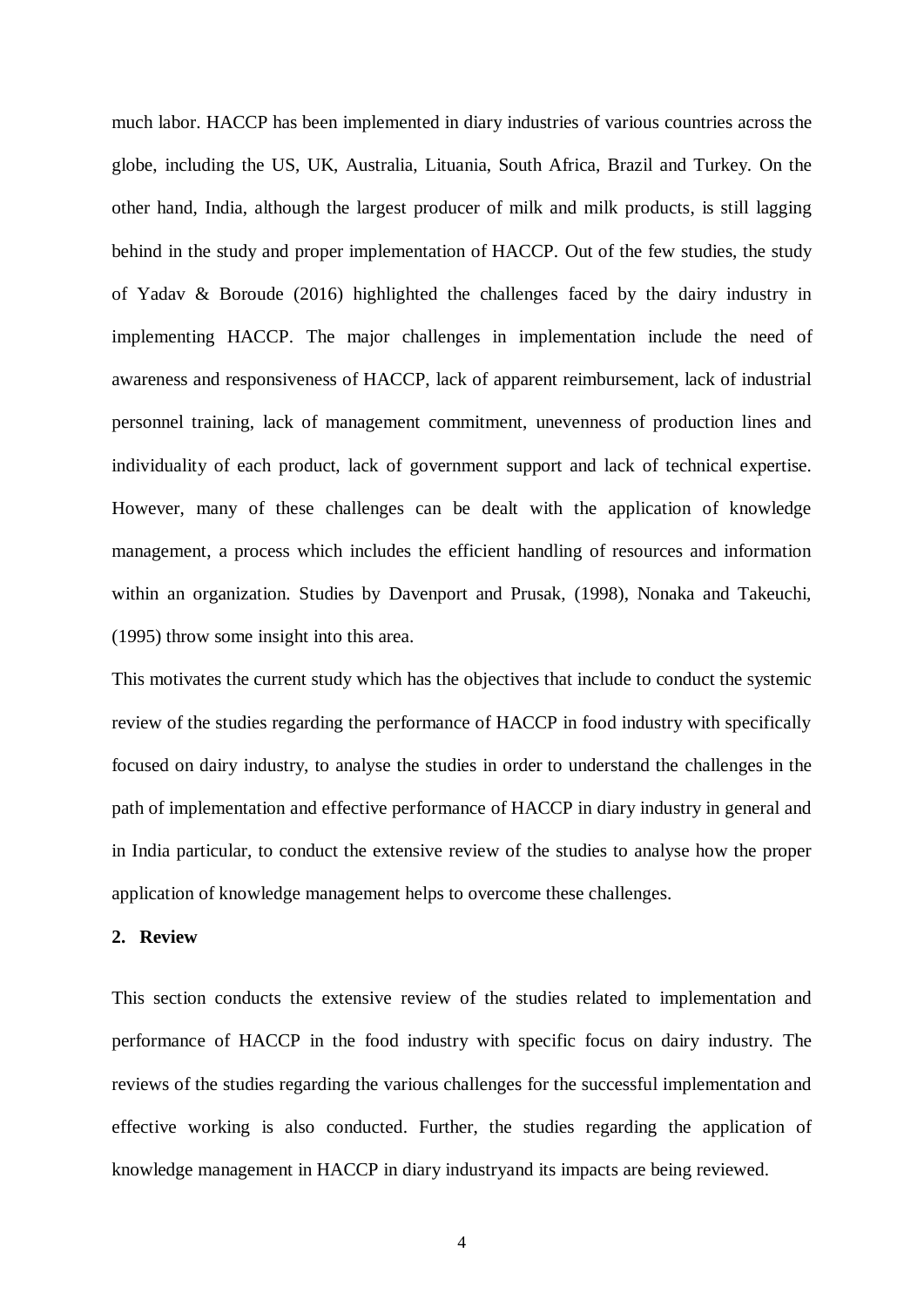#### **2.1. HACCP in Food and Dairy Industry**

Mayes (1992) studied about the factors influencing the HACCP implementation in the food industry. This study stated that the HACCP implementation is team process and in most cases the individual who are part of the implementation team need not have the entire knowledge regarding practical, technical, theoretical and managerial aspects of implementation. Rather the selected HACCP team must be trained to achieve the necessary range of expertise to identify all hazards, CCPs and critical limits associated with the product and/or process under consideration.

Collar (1997) studied the risks and implications of food and waterborne pathogens that were uppermost among public health concerns, and reported that the agriculture sector was under pressure for immediate adoption of on-farm controls. He observed that the FDA was looking into HACCP as a basis for revising the US Food Safety Assurance Program as HACCP is a scientific, step-wise approach to ensure food safety. Additionally, he reported that the implementation of HACCP allows the government to oversee better due to its requirements for SOPs and systems for keeping records, assign responsibility for ensuring food safety on the manufacturer or distributor, and enable US companies to compete with more effectiveness in the world market. The HACCP-based program would enable a government investigator to locate and analyse both present and past conditions critical to enabling food safety of the food produced.

Boccas et al. (2000) conducted a training program in the Lituaniandiary industry regarding the implementation of HACCP. The program was organized in two main two main phases with different and complementary training approaches. After the four days of intensive training the project team conducted a visit to the each diary plant which was selected by the Lituanian government. On-site training regarding the implementation of HACCP is provided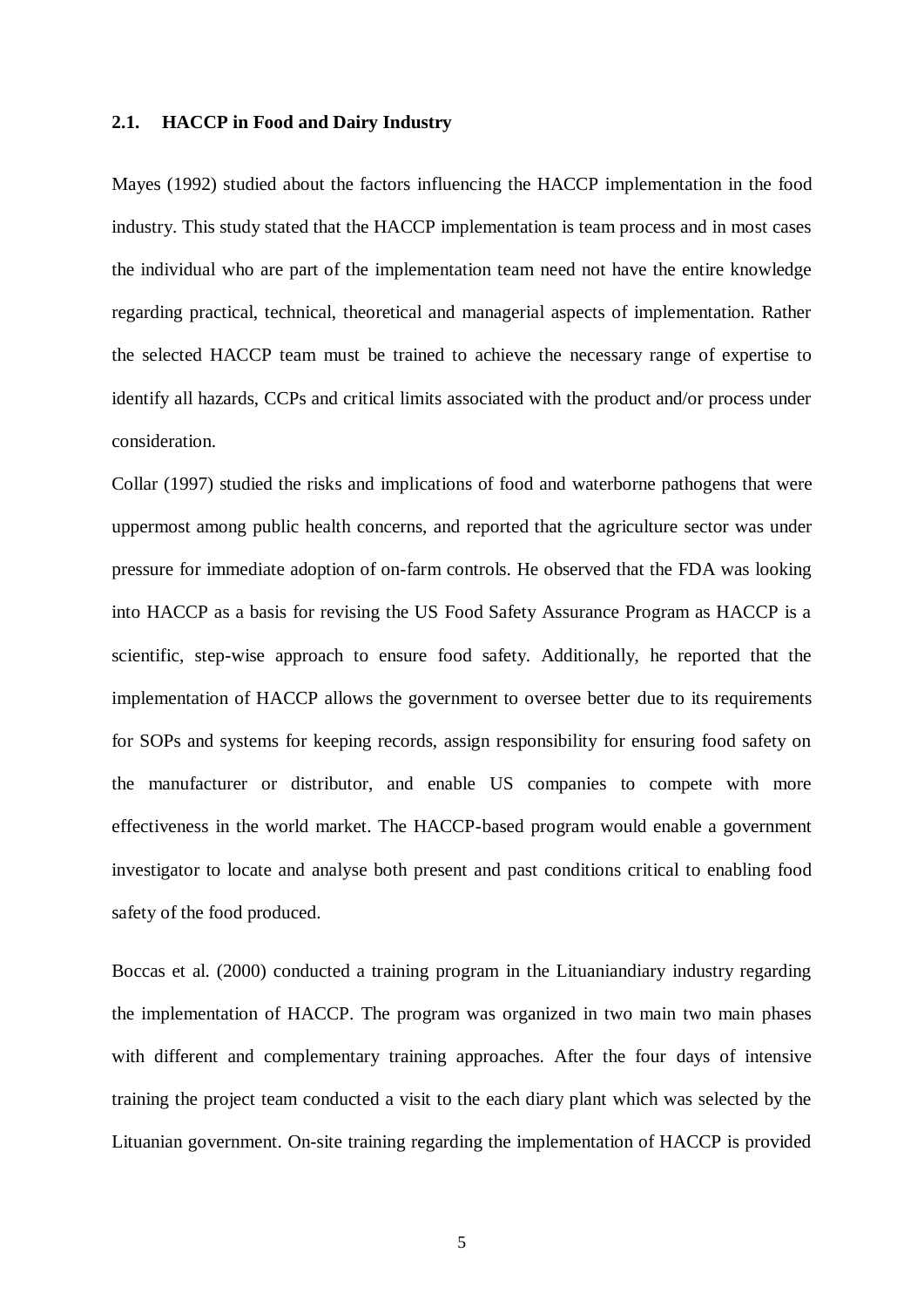to the factory staffs. The result shows that how effective this on-site training sessions in providing the in-depth understanding of HACCP method.

Ropkins and Beck (2000) reviewed the methodologies of HACCP used to control food safety in the US, UK, Netherlands, Germany, Canada, Australia, and New Zealand. They concluded that there is now extensive adoption of HACCP in both government and food organizations in these countries and that HACCP has been generally accepted as an important system for the regularization of food quality control and assurance methods for trading across countries. Hence, HACCP would emerge as an increasingly necessary aspect of food safety activities and legislation in the future. Therefore, it is critical that (i) effective guidelines for HACCP establishment are set up by governments, and (ii) these are effectively followed by the companies to ensure maximum food safety.

Casani and Knøchel (2002) studied the reuse of water in the food industry, which is important due to the rising cost of water and its discharge. The frequent reuse has a potential hazard for microbiological infection of food and the workplace. A HACCP-based generic model was described for the establishment and study of mechanisms for the reuse of water in these industries, which covered data on food and waterborne pathogens and their response to different water treatment methods. It was seen that planning, establishment, and control required expertise in food and water microbiology, processes, control options, and hygienic design. Also, information from case studies was found to be inadequate.

McAloon (2003) invites our attention to one of the important factor that influences the successful implementation of the HACCP, i.e., the cost of the HACCP functioning. According to the study, the total relative costs of HACCP involve the sum of all resources made available at the different stages with the technological level of the plant and the non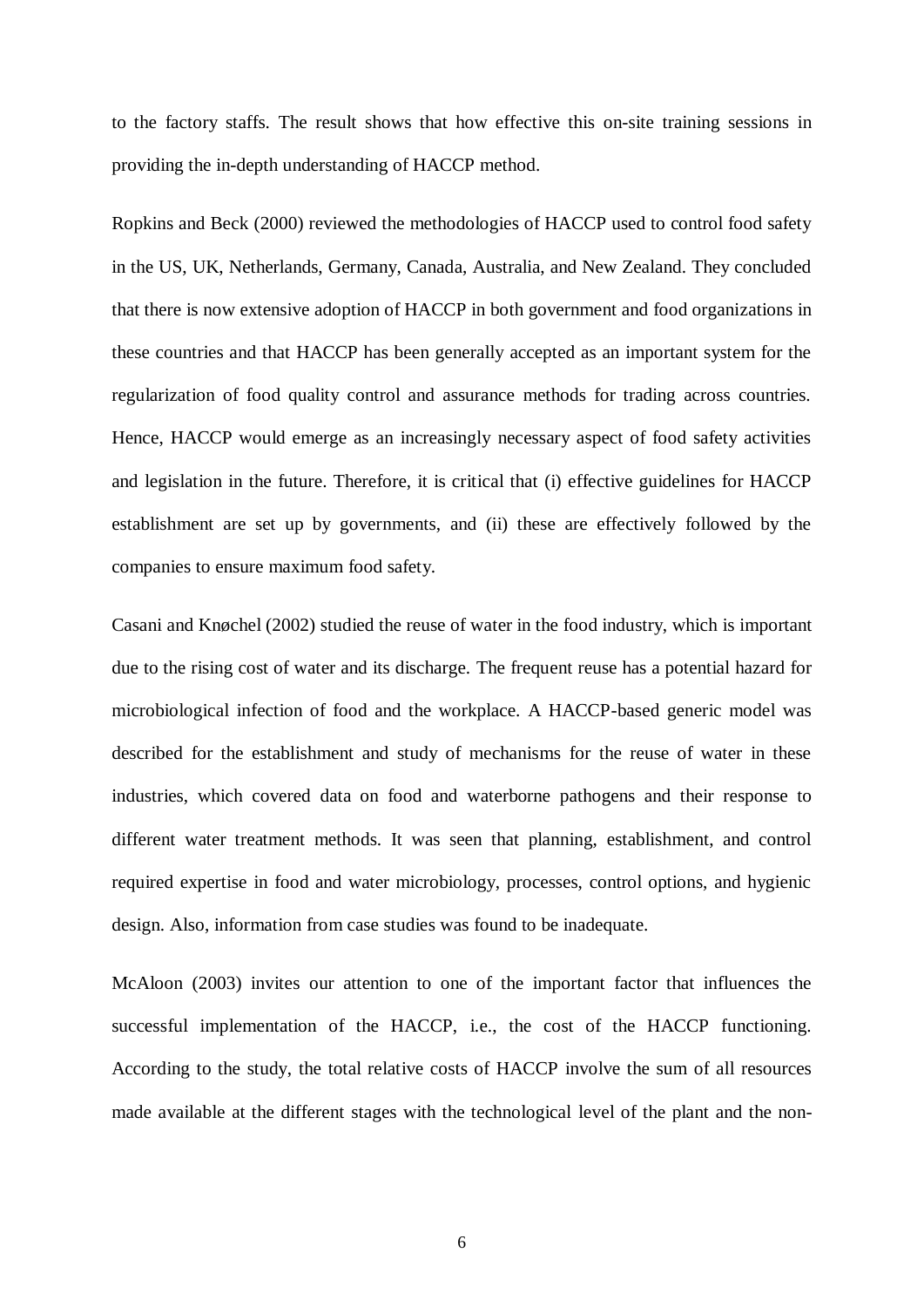compliance with prerequisite programs contribute to greater costs in the implementation of the system.

Maldonado et al. (2005) examined the levels of HACCP implementation, the cost of HACCP implementation and the benefits of implementation in Mexican meat industry. The survey was conducted among 160 Federal Inspection type enterprises with a response rate of 58%. Among the respondents, only 18% of the enterprises have completely adopted HACCP while 20% reported that they were not interested in implementing HACCP. According to the results of the study, one of the major problem that pulls the enterprises back is the difficulties in the staff training. Further, it is the problem regarding the cost which mainly comes from the investment in new equipment and microbiological tests of products and operational cost.

Sperber (2005) challenged the implementation practices of HACCP in food safety. The study argued that HACCP was established to support quality assurance activities for food safety to include hazards that take place infrequently. But with the HACCP system gaining worldwide acceptance, an incorrect perception was created that it could be used effectively in all stages of the food supply chain, from the farm to the consumer. This is due to insufficient precise critical control points that could check identified hazards, thereby restricting the effectiveness of HACCP in all the stages. The study also pointed out that food safety measures need to be enforced at each stage in the form of prerequisite programs rather than implementing in HACCP critical control points. The study further suggested that the approach of 'Farm to Table Food Safety' needs to replace a 'Farm to Table HACCP' approach.

Buchweitz and Salay (2006) in their study carried out in food services in the region of Campinas, Brazil, pointed out the various challenges and problems that create the hindrance for the implementation and functioning of HACCP in the food industry. The results of the study reveal that the lack of awareness and information about the implementation and functioning and the economic factors are the main reasons for not adopting HACCP.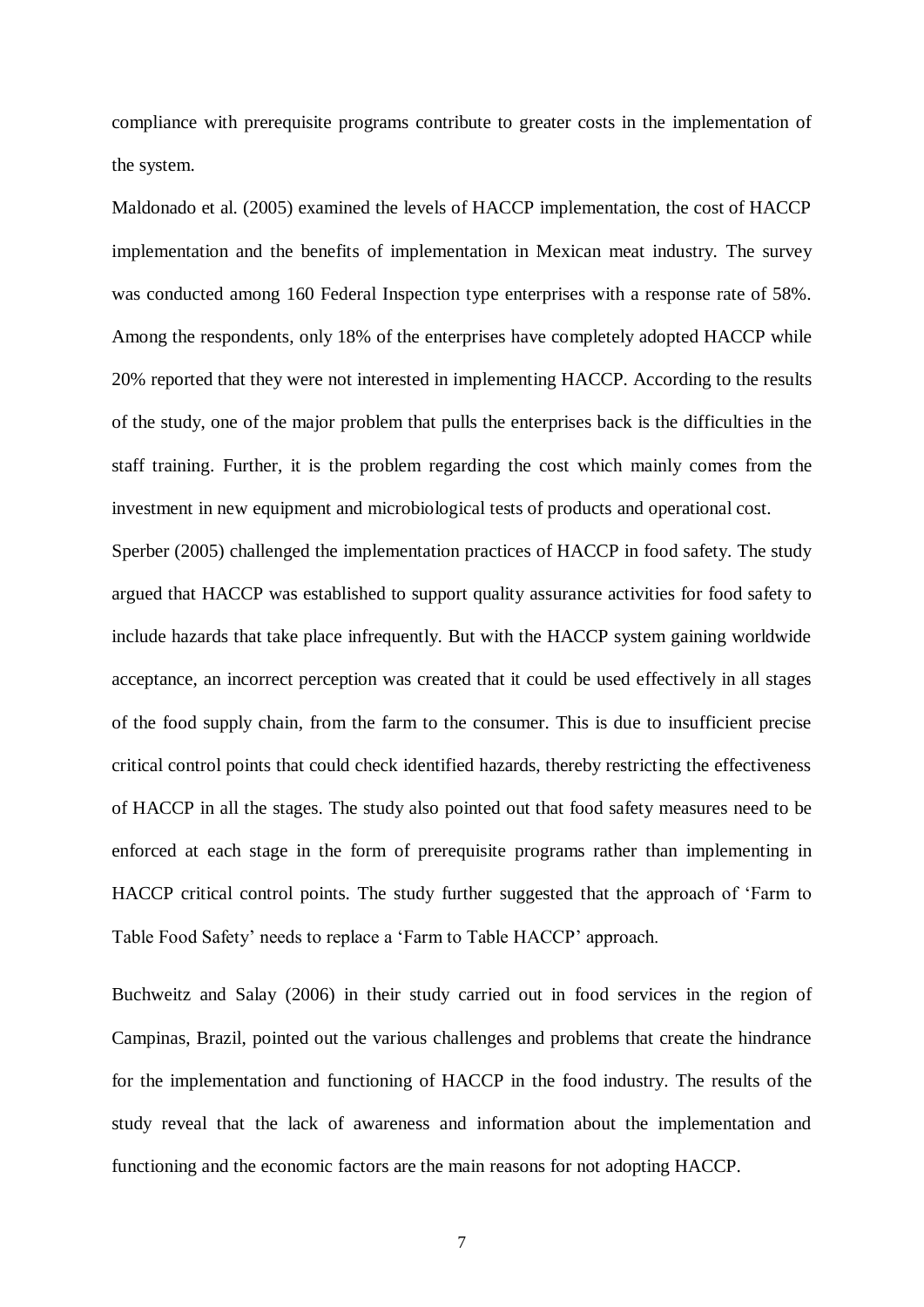Jevšnik, Hlebec and Raspor (2008) studied about the impact and challenges of implementation of HACCP in the food service and retail industry. The study results revealed that the various challenges that limit the implementation arises out of lack of knowledge, training, high staff turnover, the large variety of products, change in potential demand, variability in workloads, and the large numbers of part-time workers.

Karaman et al. (2012) in a study tried to determine the difficulties and benefits of HACCP and food safety programs used by the dairy industry in Aydin, Turkey. By conducting interviews and using questionnaires, the framework of the food safety management systems (FSMS) in Adyin's dairy plants was identified. The questionnaires gathered information about the usage of FSS, management's views on inspection methods, and their hopes from the government and local legal authorities for FSS. Twenty-eight licensed dairy units running in Aydın for over 10 years, which produced butter, fermented milk products, and white cheese, were studied. It was seen that the implementation of an efficient FSMS improved legal problems (85.7%) and increased customer trust (64.3%). This had a positive correlation to the ages of the managers in dairy plants in the area ( $p < 0.05$  and  $p < 0.01$ ). Yet, poor knowledge of HACCP was identified as one of the main hurdles in its use. About half the managers (46.5%) claimed ignorance of HACCP, while 35.8% informed that it was very expensive to implement. The primary hurdles with the prerequisite program (PRP) deployment in these dairy plants were found to stem from insufficiency in physical conditions (35.7%) and cost issues (46.4%). Ignorance of HACCP and other food safety programs were key hurdles to implementation. Providing frequent training, consultation and financial support by the government is essential.

Anandappa (2013) studied the relationship between the degree of involvement in such activities and the retention of information over time. Training improves HACCP accuracy of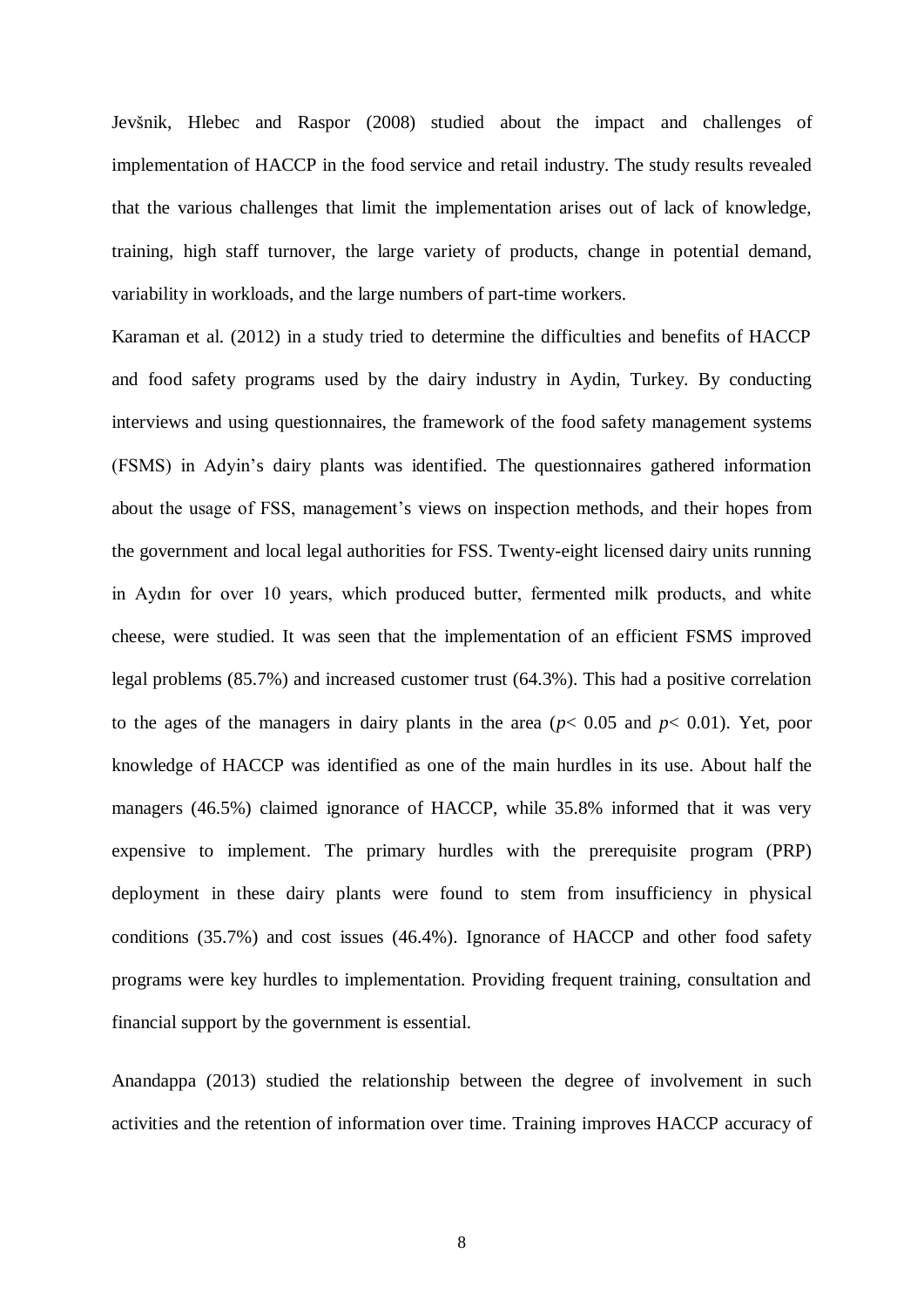the knowledge. Involvement in HACCP immediately after completion of training helps to retain knowledge, and refresher training within three years also is beneficial.

Yadav, Mahna, and Rekhi (2015) also reviewed food safety research in India. It is seen that there is a lack of dependable data on critical issues like HACCP, risk assessment, knowledge, attitudes, beliefs and practices. There have been few studies to assess the food hygiene and safety management in the catering sector in India. Poor food hygiene and safety knowledge poses a major threat of serious health hazards. A more earnest outlook to risk analysis, early and rapid alert mechanisms are expected in the coming days as the exporters are required to adhere to stringent export norms and standards. FSSA has been launched by the government

Jan, Yadav, and Borude (2016) proposed to set up a HACCP plan for a dairy unit in Pulwama Jammu & Kashmir to minimize the hazards and ensure safety in milk and cheese produced, to assess the level of conformance to food safety, and to study the actual HACCP implementation. HACCP has been reported as an effective and sensible method for food safety at all stages from production to consumption. It is considered to be an international standard to address chemical, physical, and biological hazards through prevention and anticipatory action, rather than testing and inspecting the end-product. The study was carried out on actual conditions in the dairy unit using the seven basics of HACCP. Many standard models of HACCP were applied using a qualitative methodology to minimize the hazards and to ensure safe dairy products. First, the sequence for implementing the HACCP program was outlined. Next, the step-wise hazard analyses of milk & cheese were carried out, followed by HACCP plans for both items. CCPs were monitored in the production process, making use of the decision tree, the most important of them being working of UV light, pasteurization temperature, metal detector, and cold storage temperature. The prerequisite program was followed to tackle hazards in order to reduce the CCPs before the production to make the HACCP plan simpler.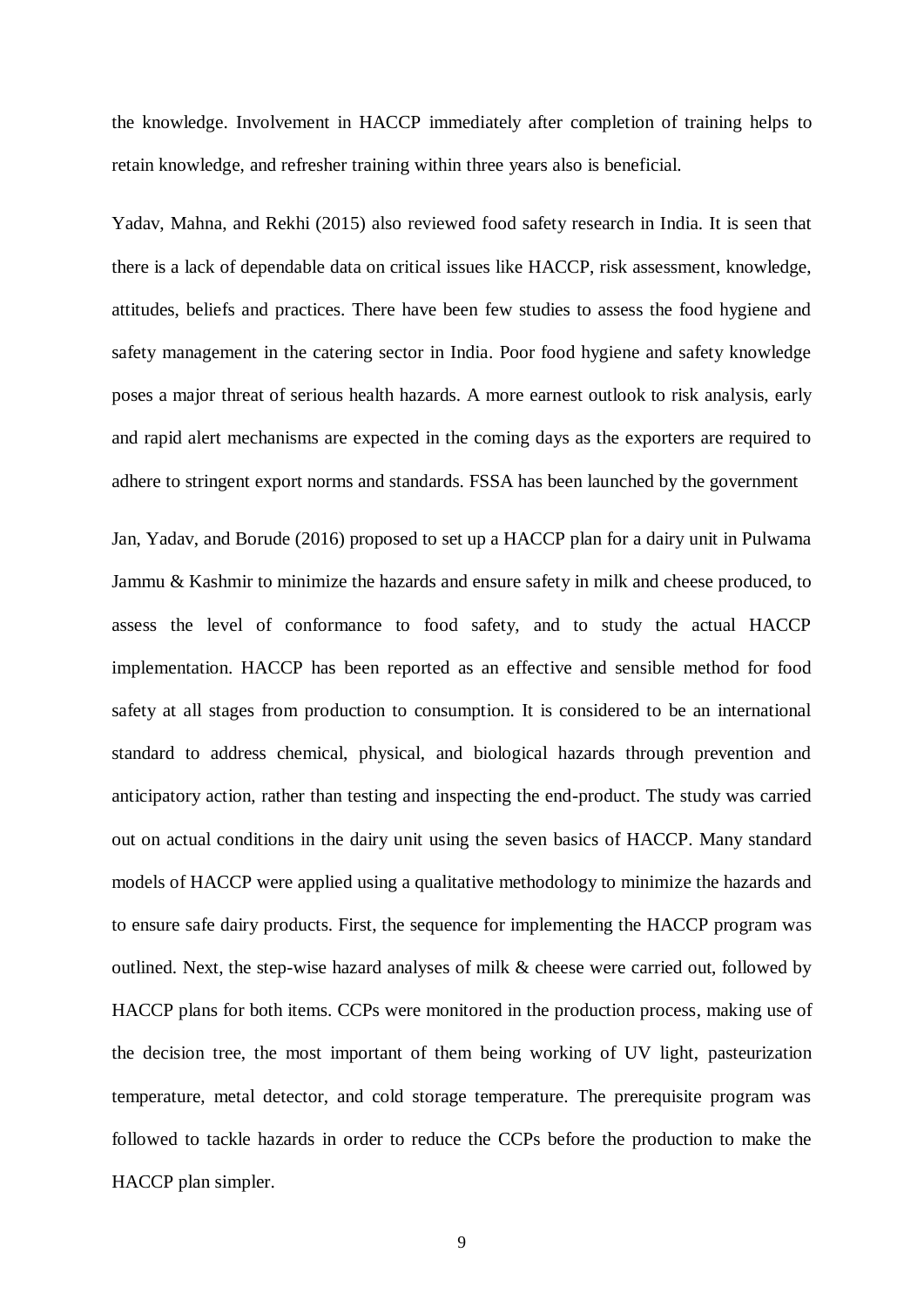Yadav, Mahna, and Rekhi (2016) studied the difficulties in implementing a HACCP system in a country such as India and the challenges therein. The results reveal that multiple barriers, such as knowledge, resources, government support, meager funds and illiteracy which acts as the barrier for the successful functioning of HACCP in Indian food industry.

#### **2.2. HACCP and Knowledge Management**

This section reviews the studies which examined the the impact of the application of knowledge management in overcoming the challenges that creates the blockade on the successful functioning of HACCP in food and dairy industry.

A study by Nonaka and Takeuchi, (1995) stated that the proper communication and management of the explicit knowledge is one of the best tools to overcome the challenges Associated with the HACCP performance.

Davenport and Pruzak (1998) studied about the components of knowledge management and its impact on the performance of HACCP in the dairies of NewSouth Wales. The study indicates six primary areas of knowledge that is important in the performance of HACCP. This includes performance measures, HACCP method, verification, internal performance measures, external performance measures and relationships among ISO9000, HACCPand the NSW dairy industry and its regulation. The study stated that proper management of this knowledge will enhance the HACCP performance and in turn will give the competitive advantage.

Soliman (2000) studied about the application of knowledge management for hazard analysis in Australian dairy industry. The study reveals that the application of knowledge management tools in the dairy industry enables monitoring of all dairy activities which will ensure that consistent food safety is assured. Study also pointed out that the cost of functioning of HACCP can be reduced by the implementation of digital knowledge management tools such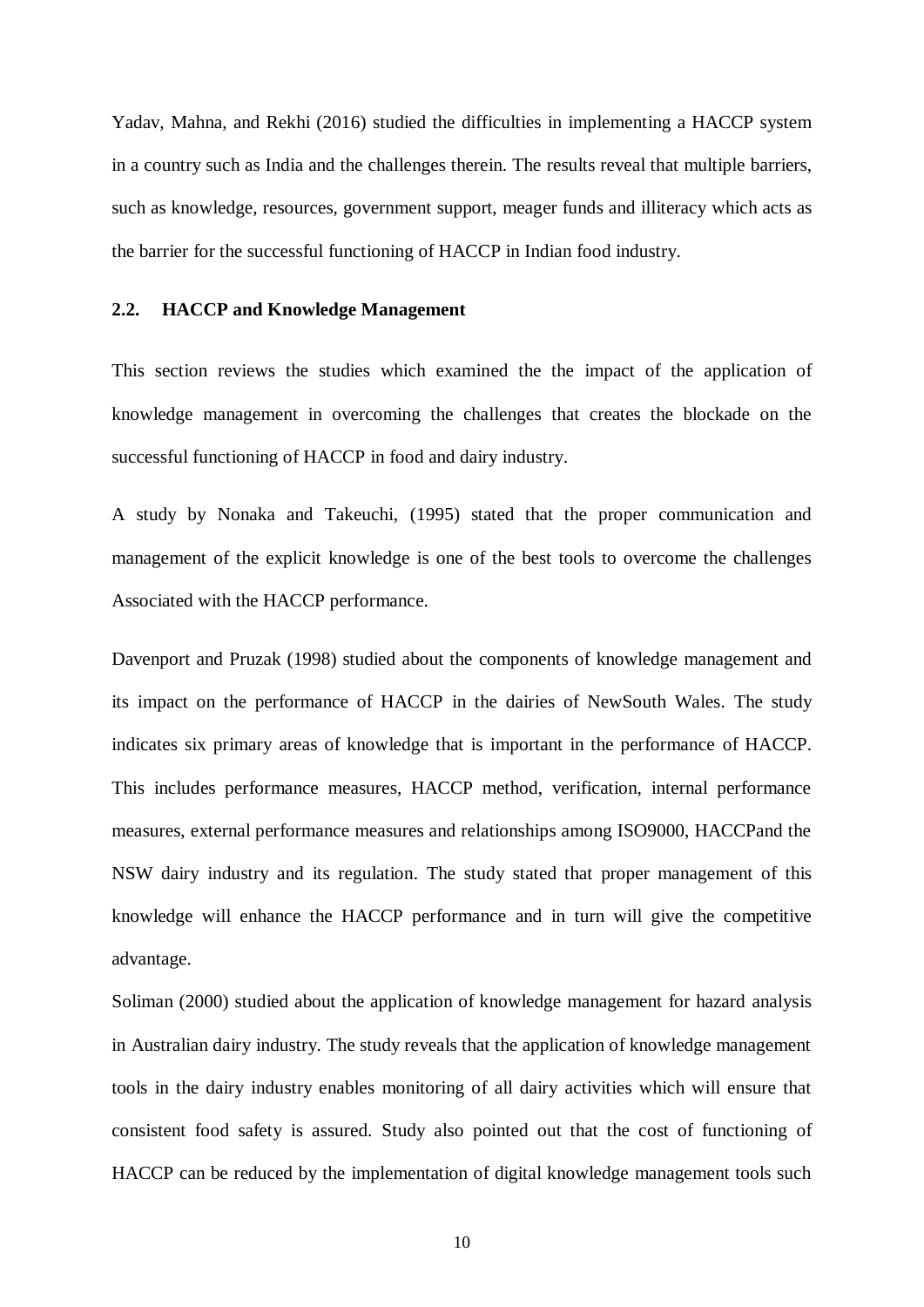as knowledge based system which is a software application that seeks to replicate the problem-solving and decision making approaches of the HACCP experts. This soft ware is also is best suited for procedure-intensive tasks which involve the processing of large volumesof HACCP data manipulates facts, relationships between those facts, and heuristics within a narrow and bounded HACCP area.

Okello (2005) examined the complication and challenges in the face of proper implementation of HACCP and the measures taken to overcome the challenges. The findings of the study the pointing toward the importance of the knowledge management. The study states that the standard implementation requires the understanding of complex requirements and regular updating of this information. However, conclusive results of the study suggest higher education and experience as the measures to combat with problem.

Study by Will (2010) examined the various factors that influence implementation of HACCP in the food industry. This study invites the attention of the readers to a different dimension of knowledge management, which is done through the connectivity between the food producers and the possible information exchange as a result of this connectivity. According to this study this information exchange will increase the opportunities for proper implementation.

Handschuch, Wollini and Neto (2012) conducted a study aimed to evaluate the current state of implementation of HACCP in the small scale honey production industry in Brazil. They also examined the various hindrances that stand in the way of proper implementation. The study conducted an empirical analysis based on original survey data collected from a random sample of 115 households involved in apiculture in the northeast of Brazil. As a part of the data collection beekeepers were asked about their knowledge of HACCP requirements and the implementation of these requirements. Then, using the principal component analysis, study creates knowledge and implementation indices and compares these indices to relevant household characteristics and honey production conditions. The result revealed that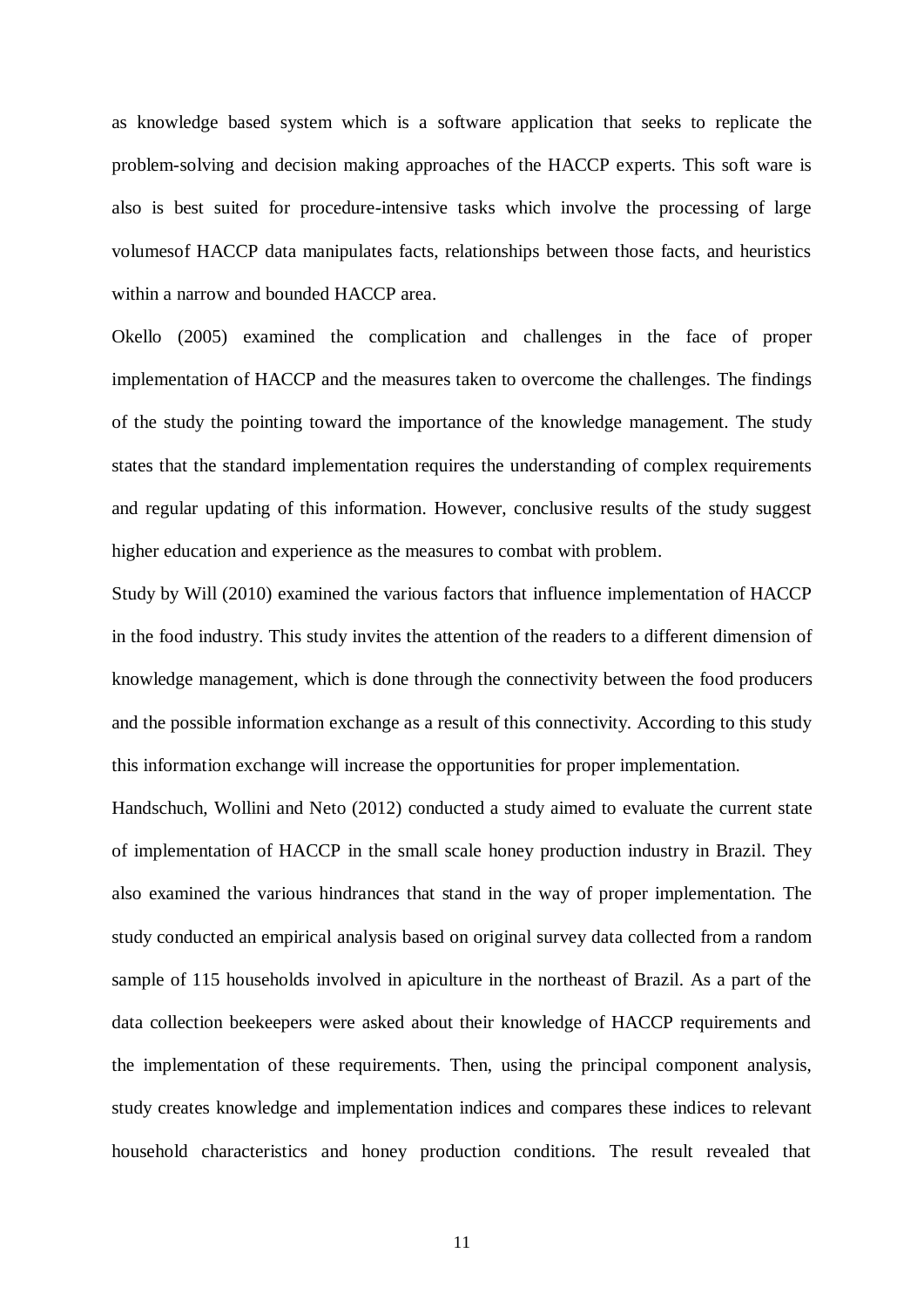knowledge of requirements and the implementation are closely linked to households connectedness along the value chain. The study suggests the policy maker's intervention in the direction of fostering the cooperation and information exchange among the producers and also improving their connectedness to input and output markets.

#### **3. Methodology**

The study adopted a systematic review approach to ensure reliable, efficient, and accurate assessment of the relevant literature and to consolidate ample data extracted from a wide range of studies to a manageable compilation. The study uses the data bases such as EBSCOhost Online Research Databases, FSTA (Food Science and Technology Abstracts), Nutrition and Food Sciences database, Food & Beverage Industry Databases, Databases for Food Science and Human Nutrition, The EFSA Comprehensive European Consumption Database, Hospitality & Tourism Complete (EBSCO), IBIDS, International Bibliographic Information on Dietary Supplements, Annual Reviews (Annual Review of Nutrition), ABI/INFORM Collection (ProQuest), etc. to collect the research journals and studies journals regarding the HACCP and knowledge management. The study explored as much as 100 journals and research studies related to the corresponding topics with in the period of 1971 to 2017 using these databases for the purpose of review. These extensive search is conducted by using the key words such as 'HACCP', 'Food safety measurements', Diary industry' and 'Knowledge management'. From these papers the study filtered 20 papers for the in-depth analysis.

#### **4. Findings**

From the in-depth analysis of the selected papers, the study has drawn the following findings. The studies related to the implementation and performance of HACCP in food and dairy industry analyses the necessity of the implementation of the HACCP in the respective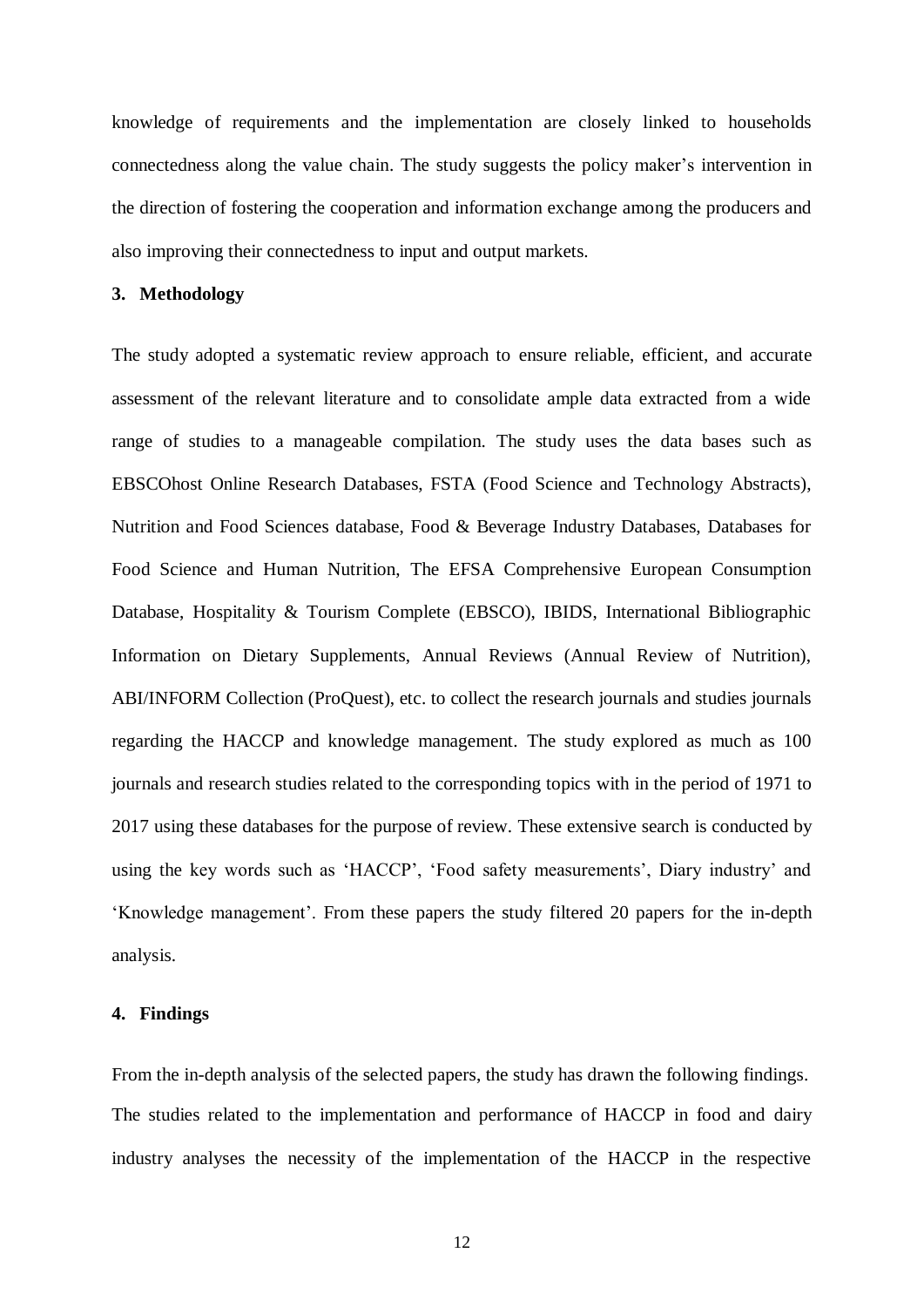industry and the result showed that almost all studies except the one by Sperber (2005) favours the ongoing practices of HACCP implementation. Meanwhile the studies by Sperber (2005) pointed some reservations on the practices and suggest the alternatives.

Along with favouring the implementation of HACCP the majority of the studies point out the shortcomings in the implementation and the various reasons for these shortcomings. Some of these reasons include lack of knowledge, high cost, lack of proper training, lack of government support, the lack of availability of resources, etc. Most of the, lack knowledge about the functioning of HACCP and its benefits, study points out lack of proper training for the labourers and staffs and high cost as the reasons that put hindrance on proper implementation and functioning of HACCP in the food industry.

Most of the studies available are conducted on general food industry. The number of studies which focuses on dairy industry are comparatively less. However, these available studies regarding the HACCP implementation and performance on dairy industry reveal the problems which are similar to that revealed by the studies conducted on general food industry.

Most of the studies are conducted on developing countries and hence the problems and challenges revealed by thesestudies can be taken as common to the developing nations. This assessment may help to find out some common solutions to tackle this problem.

The analysis of the studies regarding the application of the knowledge management in HACCP functioning does not give the conclusive results mainly because of the lack of availability of comprehensive studies. Most of the studies are in the nature of general studies and the specific results are lacking. Even though the study by (Soliman, 2000) in dairy industry and favours the application of knowledge management to tackle the various problems, the lack of empirical proof and further studies leaves it as a standalone case.

13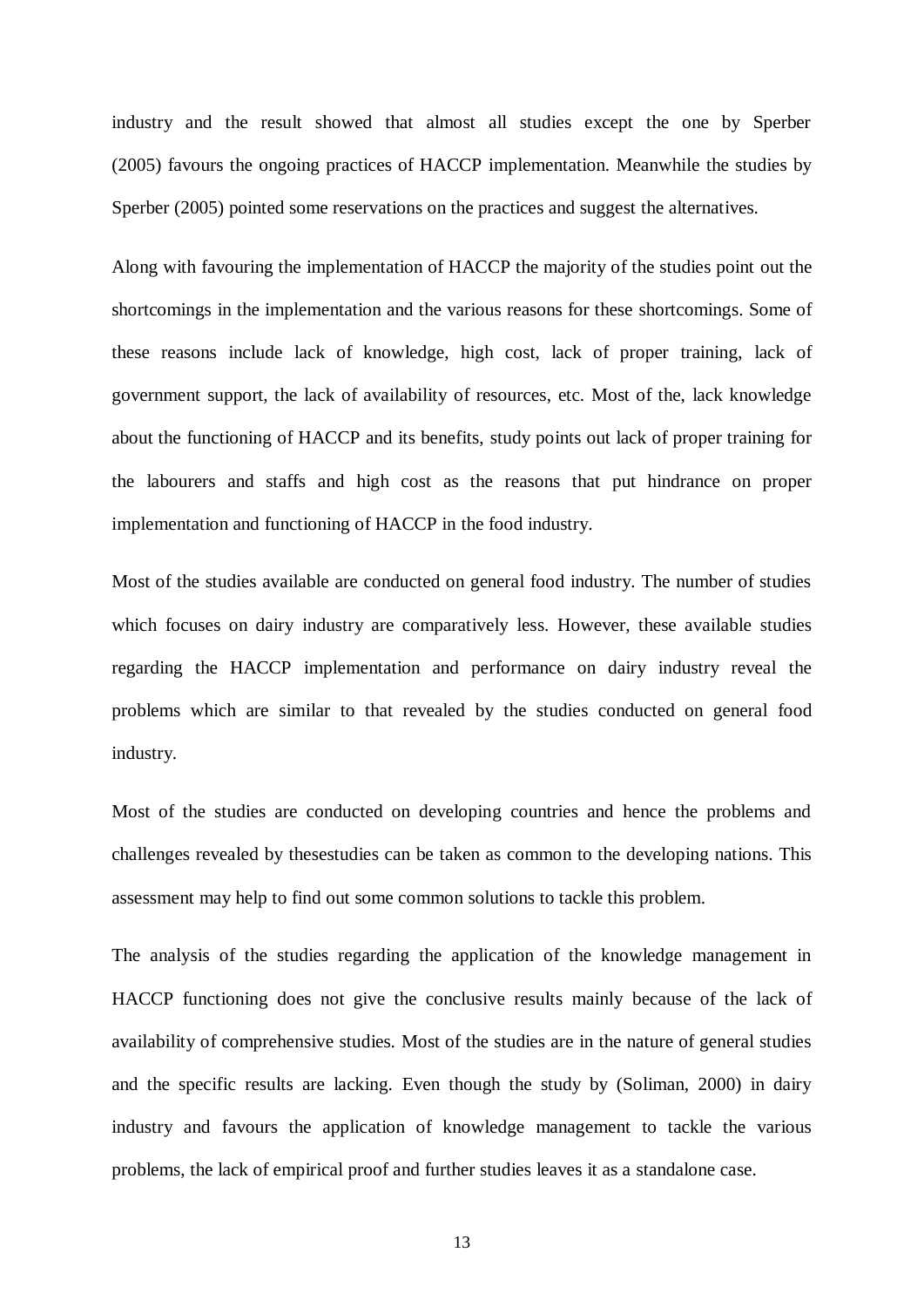#### **5. Conclusion**

The study conducted an extensive and systematic review of the studies aimed to understand the challenges that cause the road block to the successful functioning of HACCP in food and dairy industry and also to assess to what extent the application of knowledge management will help to solve the problems and challenges. In the first section of review reveals the analysis of the various studies regarding the performance of HACCP in food and dairy industry. This section reveals some of the major challenges that needed to be tackled for the successful functioning of HACCP. This is followed by the review of the studies related to the impact of knowledge management in solving the problems mentioned in the previous section. In the following section the findings of these reviews are listed. These Findings shows the lack of comprehensive studies that assesses the performance of HACCP in the dairy industry in general and in India in particular. The findings also reveal that the number of studies that describes about the application of knowledge management and its impact on HACCP performance in dairy industry is very nominal and in general also the results of the studies are not enough to lead to a solid conclusion. This opens the door for the future studies that need to assess the performance of the HACCP in the dairy industry and the challenges that puts the roadblock for the proper functioning of HACCP and also to assess the impact of the application of knowledge management in solving these problems.

#### **6. Reference**

- 1. Anandappa, M.A. (2013). Evaluating food safety systems development and implementation by quantifying HACCP training durability. Theses and Dissertations, Animal and Food Sciences. Paper 19. Available at http://uknowledge.uky.edu/animalsci\_etds/19.
- 2. Boccas, F., Ramanauskas, A., Boutrif, E., Cavaille, P., Lacaze, J.M., Pilipiene, I. (2001). HACCP "train-in-action" program in the Lithuanian dairy industry. *Food Control*, *12*(3), 149-156.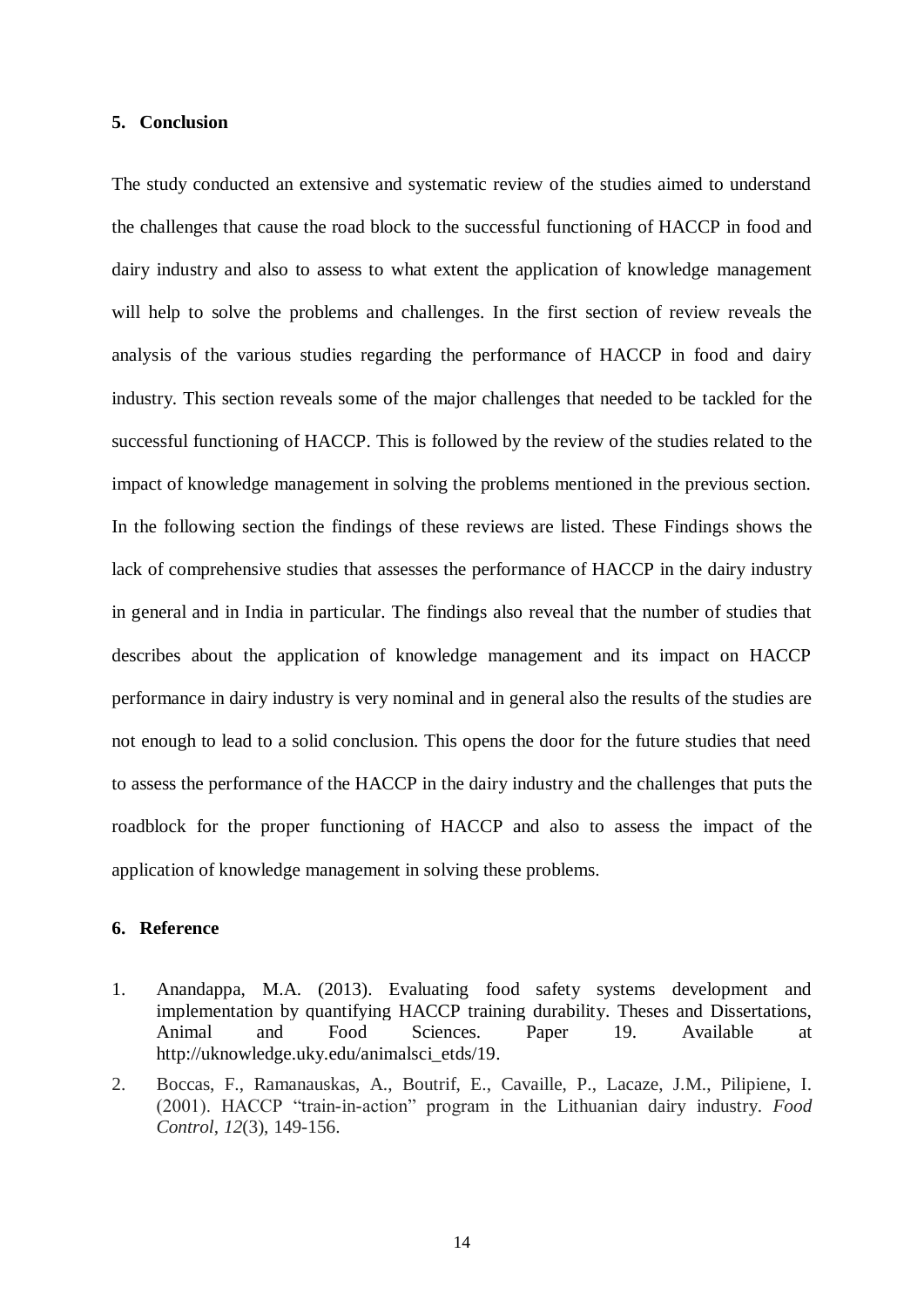- 3. Buchweitz, M. R. D., & Salay, E. (2000). Analysis of implementation and costs of HACCP system in foodservice industries in the county of Campinas, Brazil. *The Economics of HACCP: New Studies of Costs and Benefits*, 335-46.
- 4. Casani, S., Knøchel, S. (2002). Application of HACCP to water reuse in the food industry. *Food control*, *13*(4), 315-327.
- 5. Cullor, J.S. (1997). HACCP (Hazard Analysis Critical Control Points): Is it coming to the dairy? *Journal of Dairy Science*, *80*(12), 3449-3452.
- 6. Davenport, T.H., Prusak, L. (1998). Working knowledge: How organizations manage what they know. Harvard Business Press.
- 7. FAO/WHO (2006). A Model for Establishing Upper Levels of Intake for Nutrients and Related Substances: Report of a Joint FAO/WHO Technical Workshop on Food Nutrient Risk Assessment. Geneva/UN.
- 8. Handschuch, C., Wollni, M., Corrêa Neto, A. M. (2012). Knowledge and implementation of HACCP-based management systems among small-scale honey producers in Brazil. *Journal on Chain and Network Science*, *12*(1), 55-66.
- 9. Jan, T., Yadav, K. C., Borude, S. (2016). Study of HACCP implementation in milk processing plant at Khyber Agro Pvt. Ltd in Jammu & Kashmir. *Journal of Food Processing and Technology*, *7*(8), 610.
- 10. Jevšnik, M., Hlebec, V., Raspor, P. (2008). Food safety knowledge and practices among food handlers in Slovenia. *Food Control*, *19*(12), 1107-1118.
- 11. Karaman, A. D., Cobanoglu, F., Tunalioglu, R., Ova, G. (2012). Barriers and benefits of the implementation of food safety management systems among the Turkish dairy industry: A case study. *Food Control*, *25*(2), 732-739.
- 12. Maldonado, E. S., Henson, S. J., Caswell, J. A., Leos, L. A., Martinez, P. A., Aranda, G., Cadena, J. A. (2005). Cost–benefit analysis of HACCP implementation in the Mexican meat industry. *Food control*, *16*(4), 375-381.
- 13. Mayes, T. (1992). Simple users' guide to the hazard analysis critical control point concept for the control of food microbiological safety. *Food Control*, *3*(1), 14-19.
- 14. McAloon TR.(2003). HACCP implementation in the United States. In: *Making the most of HACCP: Learning from others' experience*. Mayes T, Mortimore S (eds.). Cambridge, UK: Woodhead, 61-80.
- 15. Nonaka, I., Takeuchi, H. (1995). *The knowledge-creating company: How Japanese companies create the dynamics of innovation*. Oxford university press.
- 16. Noordhuizen, J. P. T. M., & Metz, J. H. M. (2005). Quality control on dairy farms with emphasis on public health, food safety, animal health and welfare. *Livestock Production Science*, *94*(1), 51-59.
- 17. Okello, J.J. (2005): Compliance with international food-safety standards: the case of green bean production in kenyan family farms. Ph.D. dissertation, Michigan State University, Michigan.
- 18. Ropkins, K., & Beck, A. J. (2000). Evaluation of worldwide approaches to the use of HACCP to control food safety. *Trends in Food Science & Technology*, *11*(1), 10-21.
- 19. Soliman, F. (2000). Application of knowledge management for hazard analysis in the Australian dairy industry. *Journal of Knowledge Management*, *4*(4), 287-294.